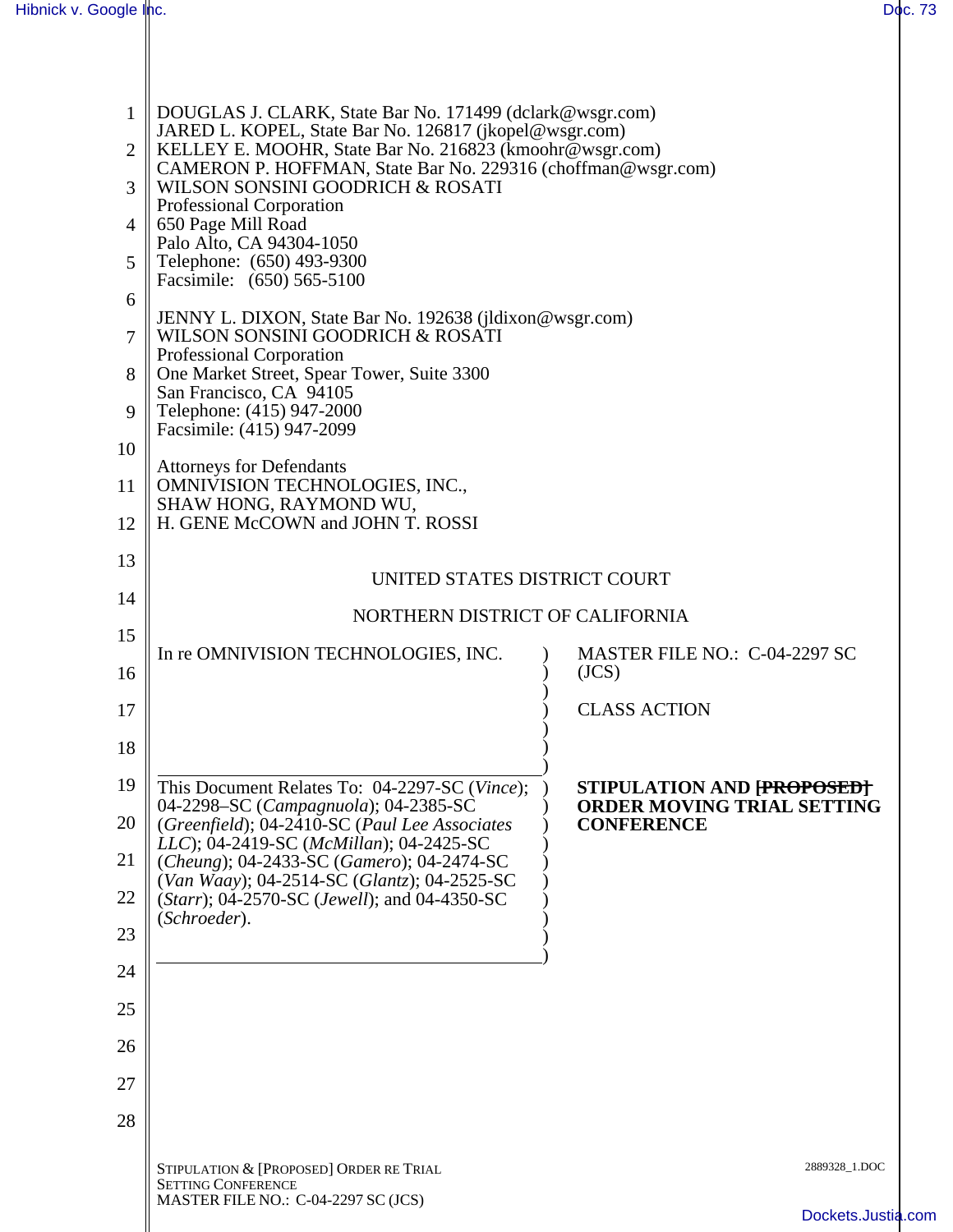| 1  | <b>STIPULATION</b>                                                                                          |                                                                                       |               |  |  |
|----|-------------------------------------------------------------------------------------------------------------|---------------------------------------------------------------------------------------|---------------|--|--|
| 2  | WHEREAS, pursuant to Court's Order dated May 25, 2006, a Trial Setting Conference                           |                                                                                       |               |  |  |
| 3  | has been set in the above-captioned matter for June 9, 2006, at 10:00 a.m.;                                 |                                                                                       |               |  |  |
| 4  | WHEREAS, Lead Counsel for Plaintiffs is unavailable on June 9, 2006 due to scheduling                       |                                                                                       |               |  |  |
| 5  | conflicts with another matter;                                                                              |                                                                                       |               |  |  |
| 6  | WHEREAS, Lead Counsel for Plaintiffs and counsel for Defendants have met and                                |                                                                                       |               |  |  |
| 7  | conferred regarding scheduling of the Trial Setting Conference.                                             |                                                                                       |               |  |  |
| 8  | NOW THEREFORE, the parties to this action, by and through their attorneys, hereby                           |                                                                                       |               |  |  |
| 9  | STIPULATE AND AGREE that the June 9, 2006 Trial Setting Conference shall be moved by                        |                                                                                       |               |  |  |
| 10 | one week to June 16, 2006, at 10:00 a.m. or such other date and time as the Court deems                     |                                                                                       |               |  |  |
| 11 | appropriate.                                                                                                |                                                                                       |               |  |  |
| 12 | Dated: May 30, 2006                                                                                         | WILSON SONSINI GOODRICH & ROSATI<br>Professional Corporation                          |               |  |  |
| 13 |                                                                                                             |                                                                                       |               |  |  |
| 14 |                                                                                                             | By: /s/ Kelley E. Moohr                                                               |               |  |  |
| 15 |                                                                                                             | <b>KELLEY E. MOOHR</b>                                                                |               |  |  |
| 16 |                                                                                                             | Attorneys for Defendants OMNIVISION<br>TECHNOLOGIES, INC., SHAW HONG,                 |               |  |  |
| 17 |                                                                                                             | RAYMOND WU, H. GENE McCOWN and<br><b>JOHN T. ROSSI</b>                                |               |  |  |
| 18 |                                                                                                             |                                                                                       |               |  |  |
| 19 | Dated: May 30, 2006                                                                                         | MILBERG WEISS BERSHAD &<br><b>SCHULMAN LLP</b>                                        |               |  |  |
| 20 |                                                                                                             |                                                                                       |               |  |  |
| 21 |                                                                                                             | By: /s/Cheryl Williams<br><b>CHERYL WILLIAMS</b>                                      |               |  |  |
| 22 |                                                                                                             |                                                                                       |               |  |  |
| 23 |                                                                                                             | 355 S. Grand Avenue, Suite 4170<br>Los Angeles, CA 90071<br>Telephone: (213) 617-1200 |               |  |  |
| 24 |                                                                                                             | Facsimile: (213) 617-1975                                                             |               |  |  |
| 25 |                                                                                                             | <b>Lead Counsel for Plaintiffs</b>                                                    |               |  |  |
| 26 |                                                                                                             |                                                                                       |               |  |  |
| 27 |                                                                                                             |                                                                                       |               |  |  |
| 28 |                                                                                                             |                                                                                       |               |  |  |
|    | STIPULATION & [PROPOSED] ORDER RE TRIAL<br><b>SETTING CONFERENCE</b><br>MASTER FILE NO.: C-04-2297 SC (JCS) | $-1-$                                                                                 | 2889328_1.DOC |  |  |

II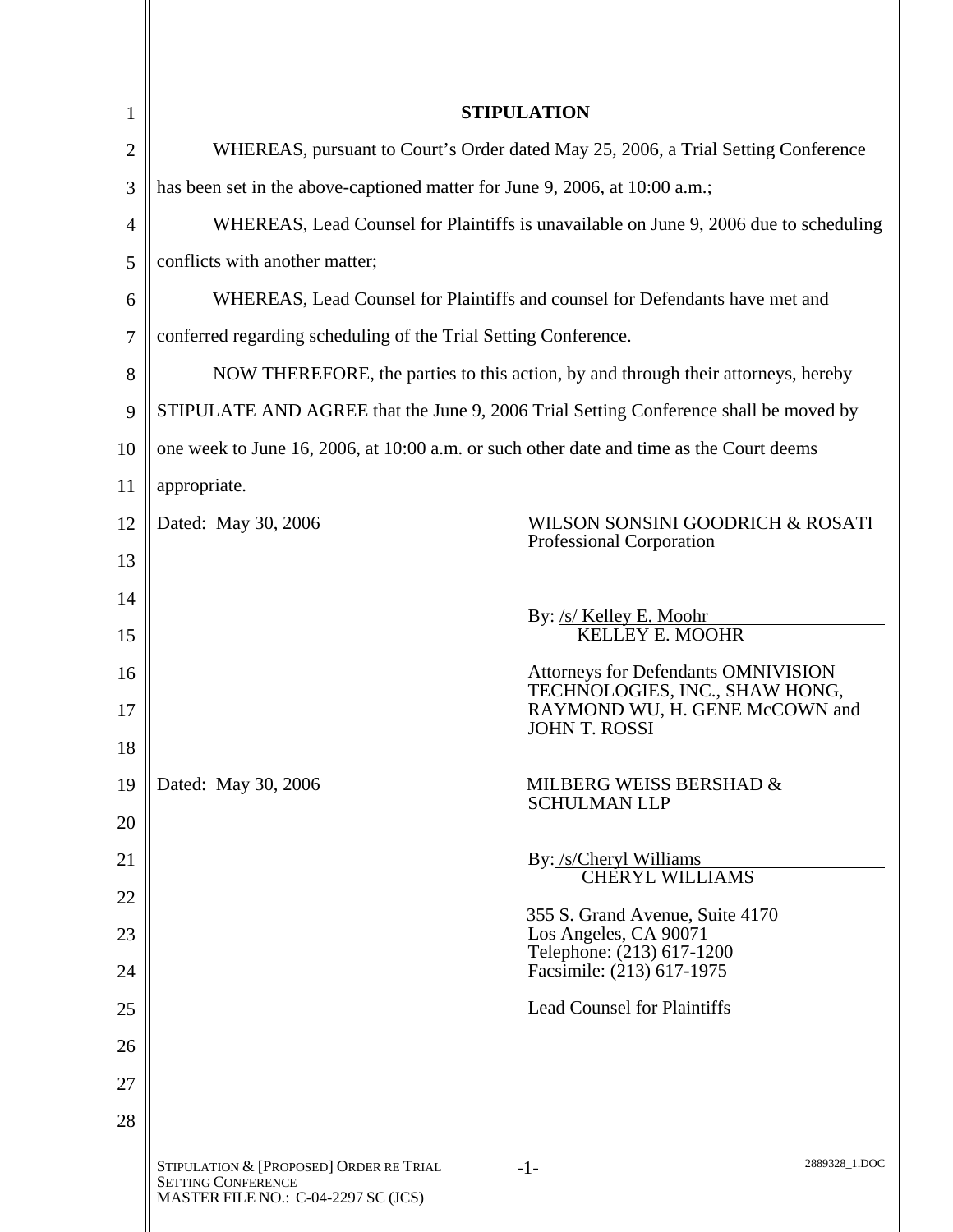| $\mathbf{1}$   | [PROPOSED] ORDER                                                                                                               |  |  |  |
|----------------|--------------------------------------------------------------------------------------------------------------------------------|--|--|--|
| $\overline{2}$ | Pursuant to the parties' stipulation, the Court hereby orders that the June 9, 2006 Trial                                      |  |  |  |
| $\mathfrak{Z}$ | Setting Conference shall be moved to June 16, 2006 at 10:00 a.m. or such other date and time as                                |  |  |  |
| $\overline{4}$ | the Court deems appropriate.                                                                                                   |  |  |  |
| 5              | DISTRIC                                                                                                                        |  |  |  |
| 6              | IT IS SO ORDERED.                                                                                                              |  |  |  |
| 7              |                                                                                                                                |  |  |  |
| 8              | IT IS SO ORDERED                                                                                                               |  |  |  |
| 9              | ₽<br>May 31, 2006<br>Dated:                                                                                                    |  |  |  |
| 10             | Judge Samuel Conti                                                                                                             |  |  |  |
| 11             |                                                                                                                                |  |  |  |
| 12             | EN DISTRICT OF                                                                                                                 |  |  |  |
| 13             |                                                                                                                                |  |  |  |
| 14             |                                                                                                                                |  |  |  |
| 15             |                                                                                                                                |  |  |  |
| 16             |                                                                                                                                |  |  |  |
| 17             |                                                                                                                                |  |  |  |
| 18             |                                                                                                                                |  |  |  |
| 19             |                                                                                                                                |  |  |  |
| 20             |                                                                                                                                |  |  |  |
| 21             |                                                                                                                                |  |  |  |
| 22             |                                                                                                                                |  |  |  |
| 23<br>24       |                                                                                                                                |  |  |  |
| 25             |                                                                                                                                |  |  |  |
| 26             |                                                                                                                                |  |  |  |
| 27             |                                                                                                                                |  |  |  |
| 28             |                                                                                                                                |  |  |  |
|                | STIPULATION & [PROPOSED] ORDER RE TRIAL<br>2889328_1.DOC<br>$-2-$<br>SETTING CONFERENCE<br>MASTER FILE NO.: C-04-2297 SC (JCS) |  |  |  |

II